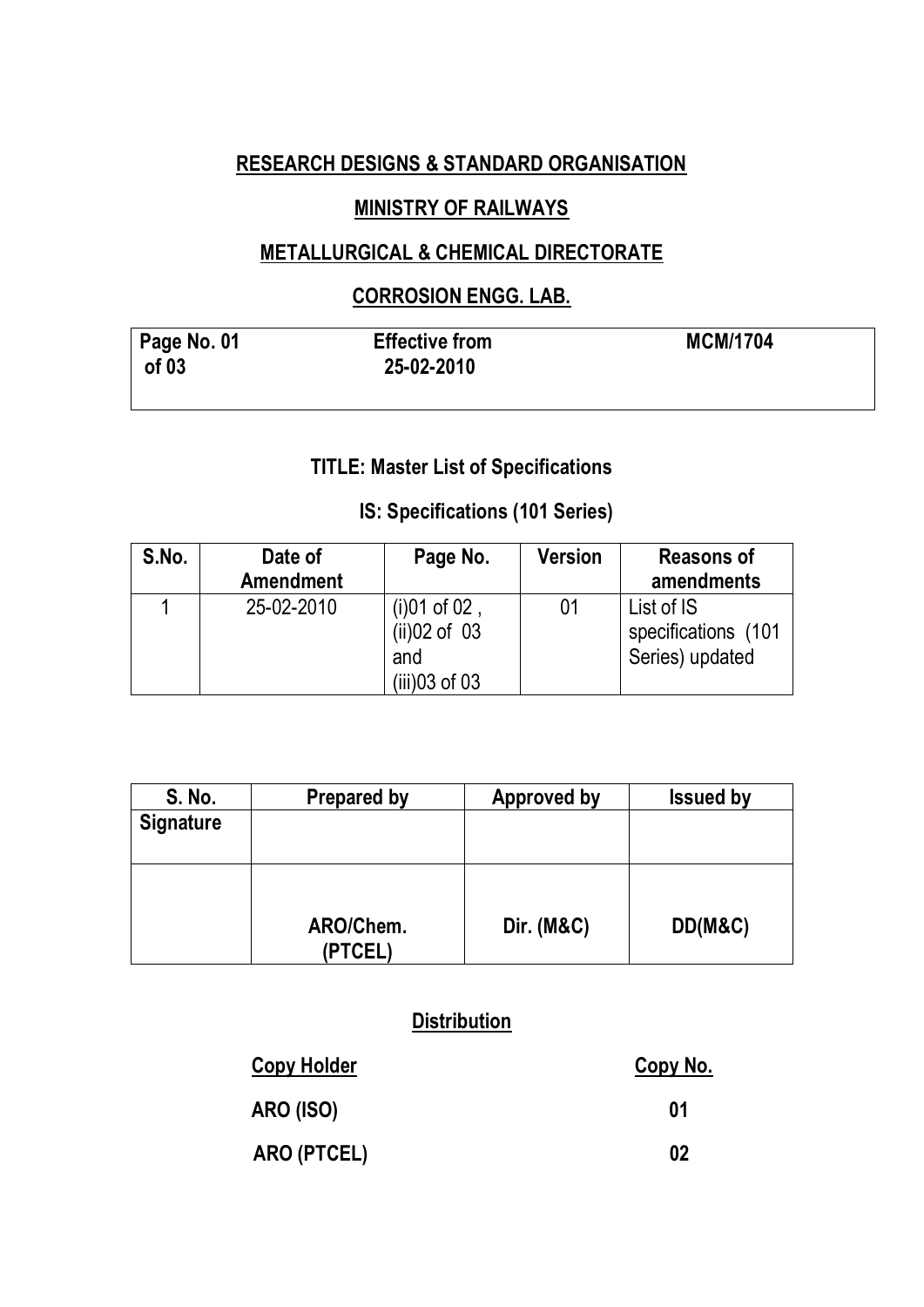## **TITLE : MASTER LIST OF SPECIFICATIONS**

## **IS: SPECIFICATION (101-Series)**

| S.  | Spec.                                          | Year                        | <b>Title</b>                                         |                                                        |
|-----|------------------------------------------------|-----------------------------|------------------------------------------------------|--------------------------------------------------------|
| No. | No.                                            |                             |                                                      |                                                        |
| 1.  | IS:101                                         | 1964                        | Methods of test for Ready-Mixed Paints & Enamels     |                                                        |
|     | IS:101                                         |                             | Methods of Sampling & Test for Paints, varnishes and |                                                        |
|     |                                                |                             | related products.                                    |                                                        |
|     | PART-1                                         |                             |                                                      | <b>Tests on Liquid Paints (General &amp; Physical)</b> |
| 2.  | Sec. 1                                         | 1986 (First reprint in sept |                                                      | Sampling                                               |
|     |                                                | 1995)                       |                                                      |                                                        |
| 3.  | Sec. 2                                         | 1987 (First reprint in aug  |                                                      | Preliminary Examination and preparation of             |
|     |                                                | 1995)                       |                                                      | samples for testing                                    |
| 4.  | Sec. 3                                         | 1986(reaffirmed in 2007)    |                                                      | <b>Preparation of Panels</b>                           |
| 5.  | Sec. 4                                         | 1987 (reaffirmed in 2004)   |                                                      | <b>Brushing Test</b>                                   |
| 6.  | Sec. 5                                         | 1989 (reaffirmed in 2004)   |                                                      | Consistency                                            |
| 7.  | Sec. 6                                         | 1987 (reaffirmed in 2004)   |                                                      | <b>Flash Point</b>                                     |
| 8.  | Sec. 7                                         | 1987 (reaffirmed in 2004)   |                                                      | Mass per ten litres                                    |
|     | PART-1                                         |                             |                                                      | <b>Tests on Liquid Paints (Chemical Examination)</b>   |
| 9.  | Sec. 1                                         | 1988 (reaffirmed in 2004)   |                                                      | <b>Water Content</b>                                   |
| 10. | Sec. 2                                         | 1986 (reaffirmed in 2004)   |                                                      | <b>Volatile Matter</b>                                 |
|     | <b>Tests on Paint Film Formation</b><br>PART-3 |                             |                                                      |                                                        |
| 11. | Sec.1                                          | 1986 (reaffirmed in 2004)   |                                                      | <b>Drying Time</b>                                     |
| 12. | Sec. 2                                         | 1989 (reaffirmed in 2004)   |                                                      | Film Thickness                                         |
| 13. | Sec.4                                          | 1987 (reaffirmed in 2004)   |                                                      | Finish                                                 |
| 14. | Sec.5                                          | 1987 (reaffirmed in 2004)   |                                                      | <b>Fineness of Grind</b>                               |
|     | PART-4                                         | <b>Optical Test</b>         |                                                      |                                                        |
| 15. | Sec.1                                          | 1988 (reaffirmed in 2004)   |                                                      | Opacity                                                |
| 16. | Sec.2                                          | 1989 (reaffirmed in 2004)   |                                                      | Colour                                                 |
| 17. | Sec.3                                          | 1988 (reaffirmed in 2004)   |                                                      | Light Fastness Test                                    |
| 18. | Sec.4                                          | 1988 (reaffirmed in 2007)   |                                                      | Gloss                                                  |
|     | PART-5                                         |                             | <b>Mechanical Test on Paint Films</b>                |                                                        |
| 19. | Sec.1                                          | 1988 (reaffirmed in 2004)   |                                                      | <b>Hardness Test</b>                                   |
| 20. | Sec.2                                          | 1988 (reaffirmed in 2004)   |                                                      | Flexibility & Adhesion Test                            |
| 21. | Sec.3                                          | 1988 (reaffirmed in 2004)   |                                                      | Impact Resistance (Falling Ball Test)                  |
| 22. | Sec.4                                          | 1988 (reaffirmed in 2005)   |                                                      | <b>Print Free Test</b>                                 |
|     | $PART-6$                                       | <b>Durability Tests</b>     |                                                      |                                                        |
| 23. | Sec.1                                          | 1988 (reaffirmed in 2005)   |                                                      | Resistance To Humidity Under Condition of              |
|     |                                                |                             |                                                      | Condensation                                           |
| 24  | Sec.2                                          | 1989 (reaffirmed in 2004)   |                                                      | <b>Keeping Properties</b>                              |
| 25. | Sec.3                                          | 1990 (reaffirmed in 2005)   |                                                      | Moisture Vapour Permeability                           |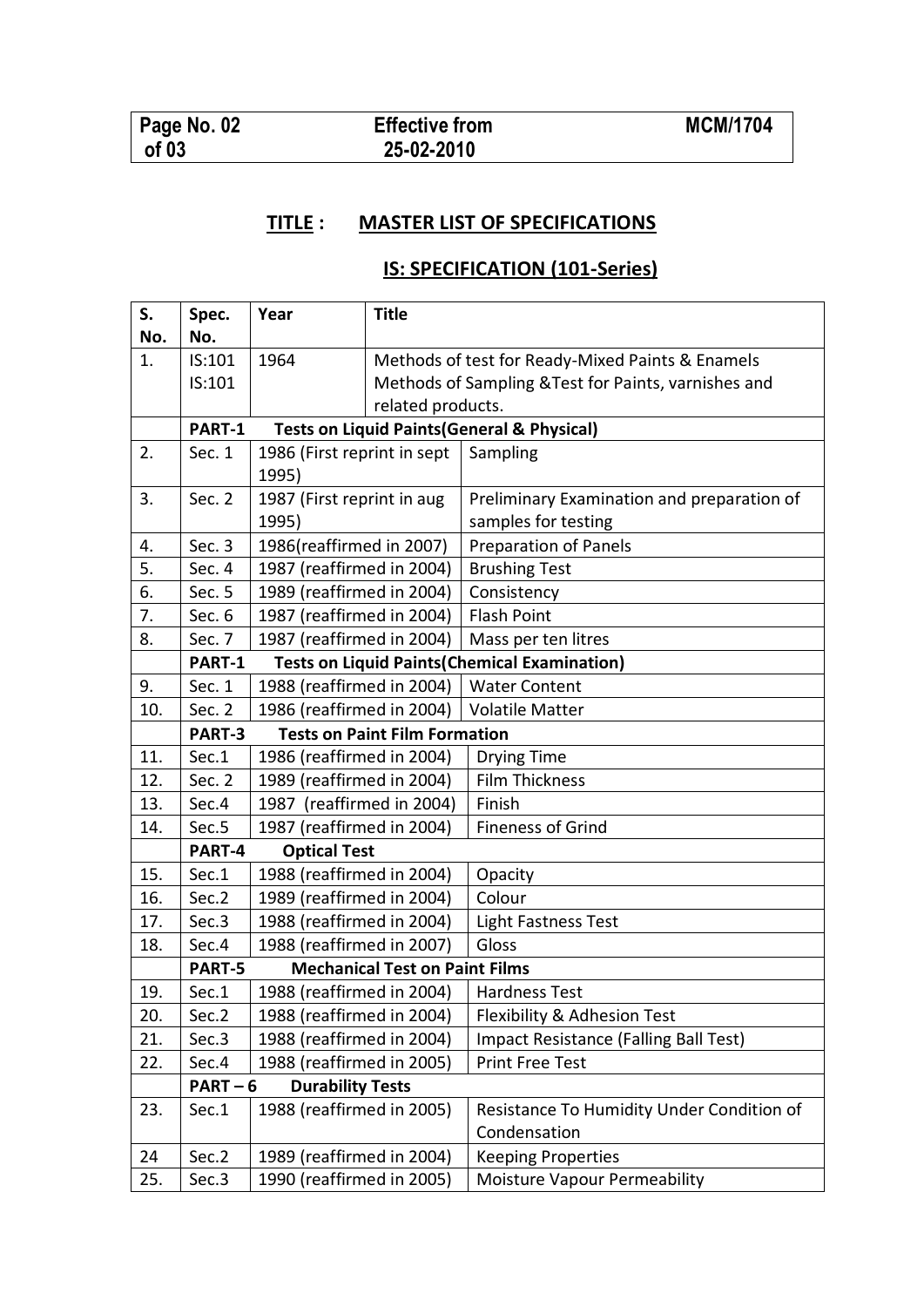#### **TITLE: MASTER LIST OF SPECIFICATIONS**

# **IS: SPECIFICATION (101-Series)**

| S.  | Spec.                                                  | Year                                      | <b>Title</b>                       |  |
|-----|--------------------------------------------------------|-------------------------------------------|------------------------------------|--|
| No. | No.                                                    |                                           |                                    |  |
| 26. | Sec.4                                                  | 1991 (reaffirmed in 2007)                 | Degradation of Coating             |  |
| 27. | Sec. 5                                                 | 1997 (reaffirmed in 2007)                 | Accelerated Weathering Test.       |  |
|     | PART-7                                                 | <b>Environmental Tests on Paint Films</b> |                                    |  |
| 28. | Sec.1                                                  | 1989 (reaffirmed in 2004)                 | Resistance to Water                |  |
| 29. | Sec.2                                                  | 1990 (reaffirmed in 2005)                 | Resistance to Liquid               |  |
| 30. | Sec.3                                                  | 1990 (reaffirmed in 2005)                 | Resistance to Heat                 |  |
| 31  | Sec.4                                                  | 1990 (reaffirmed in 2007)                 | Resistance to Bleeding of Pigments |  |
| S.  | Spec.                                                  | Year                                      | <b>Title</b>                       |  |
| No. | No.                                                    |                                           |                                    |  |
|     | PART-8<br><b>Tests for Pigments &amp; other Solids</b> |                                           |                                    |  |
| 32. | Sec.1                                                  | 1989 (reaffirmed in 2004)                 | Residue on sieve                   |  |
| 33. | Sec.2                                                  | 1990 (reaffirmed in 2007)                 | Pigments and Non Volatile Matter   |  |
| 34. | Sec.3                                                  | 1993 (reaffirmed in 2004)                 | Ash Content                        |  |
| 35. | Sec.4                                                  | 1993 (reaffirmed in 2004)                 | Phthalic Anhydride Content         |  |
| 36. | Sec.5                                                  | 1993 (reaffirmed in 2004)                 | <b>Lead Restriction Test</b>       |  |
| 37. | Sec.6                                                  | 1993 (reaffirmed in 2004)                 | Volume solid                       |  |
|     | PART-9                                                 | <b>Tests For Lacquers and Varnish</b>     |                                    |  |
| 38. | Sec.1                                                  | 1993 (reaffirmed in 2004)                 | Acid value                         |  |
| 39. | Sec.2                                                  | 1993 (reaffirmed in 2004)                 | Rosin test                         |  |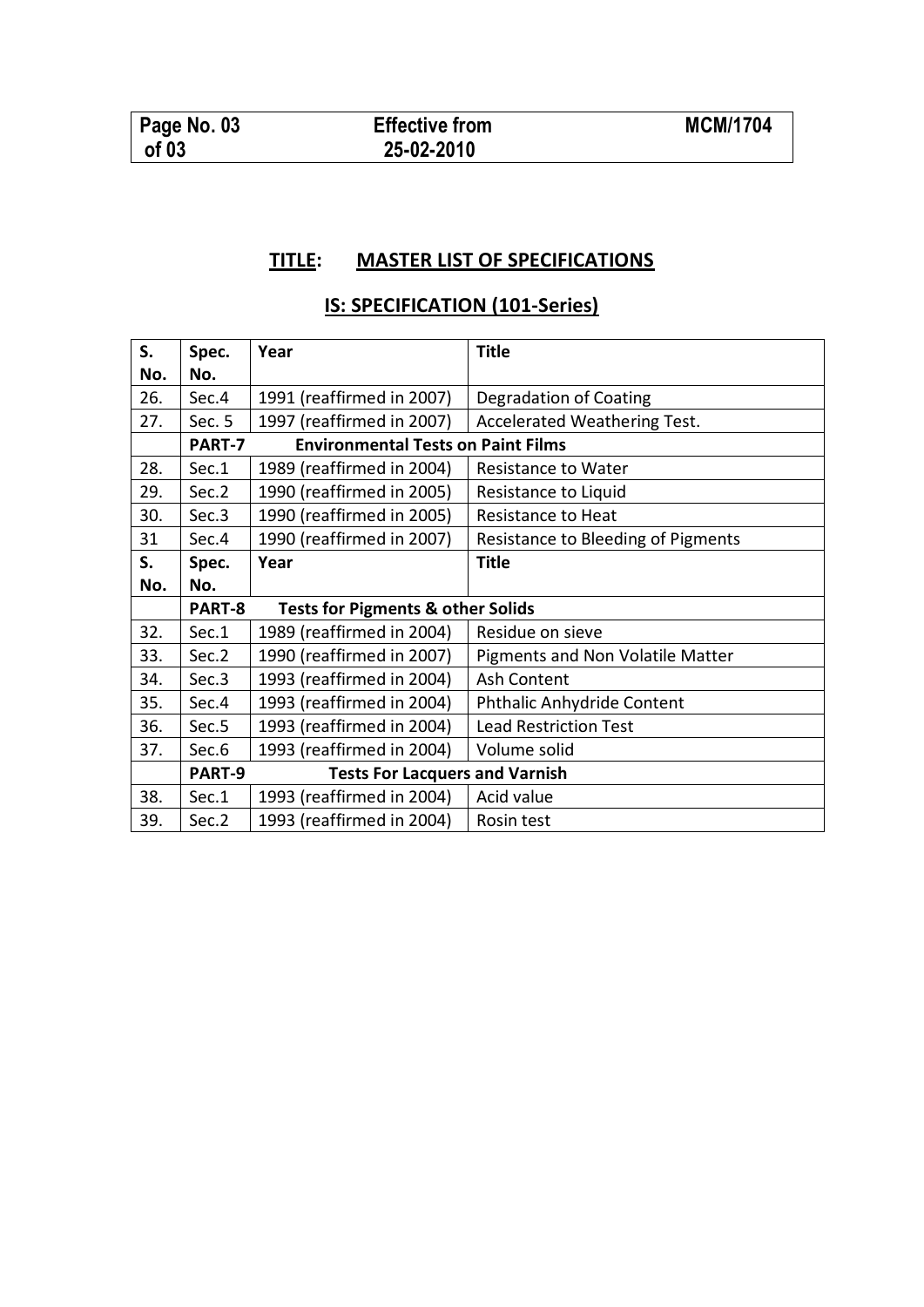## **RESEARCH DESIGNS & STANDARD ORGANISATION**

## **MINISTRY OF RAILWAYS**

## **METALLURGICAL & CHEMICAL DIRECTORATE**

## **CORROSION ENGG.LAB.**

| Page No. 01<br>of 03 | <b>Effective from</b><br>25-02-2010 | <b>MCM/1705</b> |
|----------------------|-------------------------------------|-----------------|
|                      |                                     |                 |

# **TITLE: Master List of Specifications**

#### **IS: Specifications**

| S.No. | Date of<br><b>Amendment</b> | Page No.                               | Version | <b>Reasons of</b><br>amendments |
|-------|-----------------------------|----------------------------------------|---------|---------------------------------|
|       | 25-02-2010                  | (i) $01$ of $02$<br>$(ii)02$ of 03 and | በ1      | List of IS<br>specifications    |
|       |                             | (iii)03 of 03                          |         | updated                         |

| S. No.           | <b>Prepared by</b>   | Approved by           | <b>Issued by</b> |
|------------------|----------------------|-----------------------|------------------|
| <b>Signature</b> |                      |                       |                  |
|                  | ARO/Chem.<br>(PTCEL) | <b>Dir. (M&amp;C)</b> | DD(M&C)          |

## **Distribution**

| <b>Copy Holder</b> | Copy No. |
|--------------------|----------|
| <b>ARO (ISO)</b>   | 01       |
| ARO (PTCEL)        | 02       |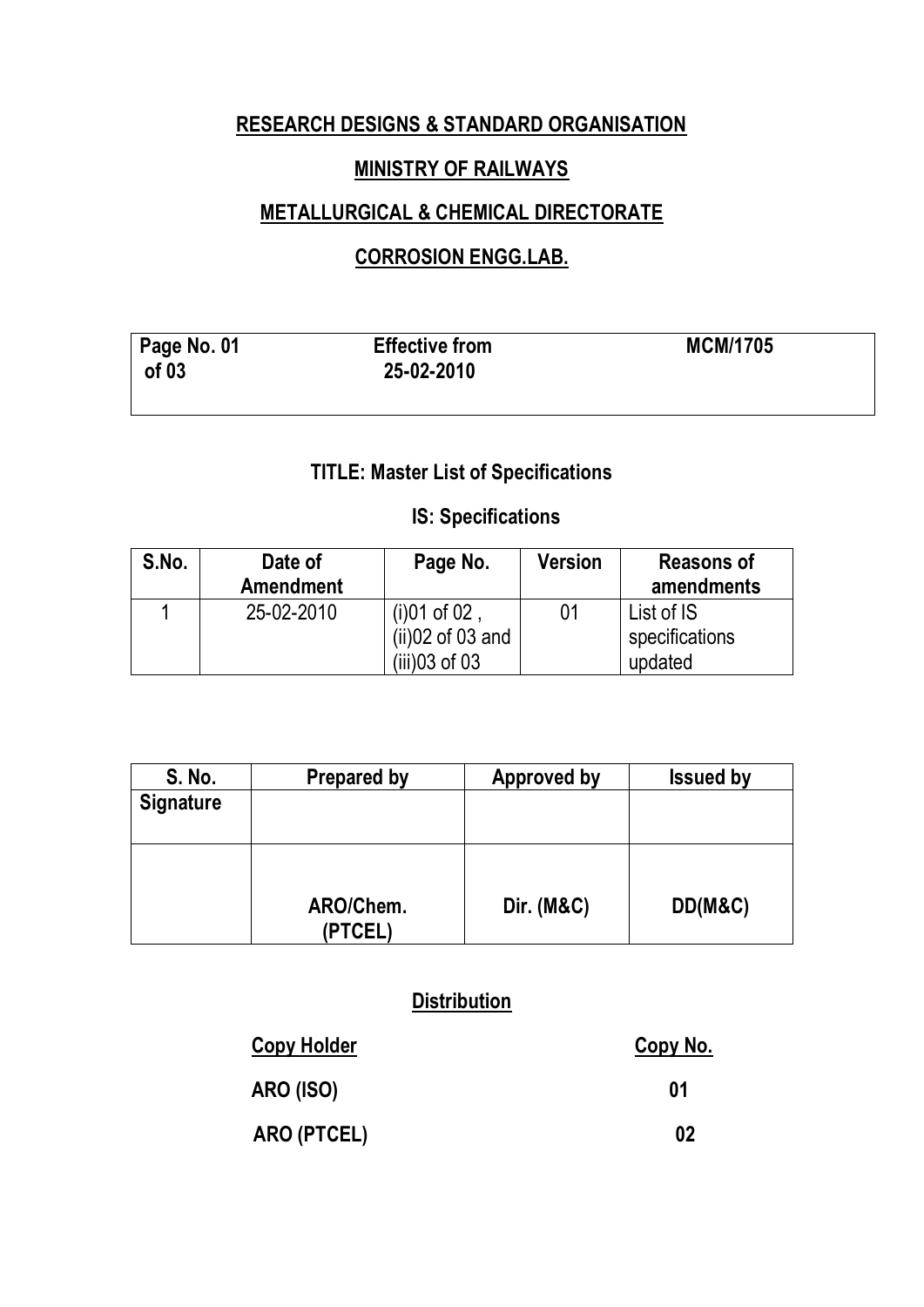# **TITLE: Master List of Specifications (IS: Specifications)**

| S.No | <b>Specification</b> | <b>Title</b>                                                   |  |  |
|------|----------------------|----------------------------------------------------------------|--|--|
|      | No. and Year         |                                                                |  |  |
| 1.   | IS:5-2007            | Specification for Colours for Ready Mixed Paints and           |  |  |
|      |                      | Enamels.                                                       |  |  |
| 2.   | IS: 44-1991          | Iron oxide pigments for paints specification.                  |  |  |
| 2.   | IS:104-1979          | Specification for Ready Mixed Paints, Brushing, Zinc           |  |  |
|      |                      | Chrome, Priming.                                               |  |  |
| 3.   | IS:110-1983          | Specification for Ready Mixed Paints, Brushing, Grey Filler,   |  |  |
|      |                      | for Enamels, for use over Primers.                             |  |  |
| 4.   | IS:117-1964          | Specification for Ready Mixed Paints, Brushing, Finishing,     |  |  |
|      |                      | Exterior Semi-gloss, for general purposes, to Indian           |  |  |
|      |                      | <b>Standard Colours.</b>                                       |  |  |
| 5.   | IS:133-2004          | Specification for Enamel, Interior-(a) Undercoating (b)        |  |  |
|      |                      | Finishing                                                      |  |  |
| 6.   | IS:137-65            | R/M Paint, Brushing matt or egg shell flat finishing interior  |  |  |
|      |                      | to Indian standard colour as required                          |  |  |
| 7.   | IS:142-80            | R/M Paint, Exterior petrol Resisting, Stoving                  |  |  |
| 8.   | IS:158-1981          | Specification for Ready Mixed Paints, Brushing, Bituminous     |  |  |
|      |                      | , Black, Lead Free, Acid, Alkali and Heat Resisting            |  |  |
| 9.   | IS:162-50            | R/M paint, brushing, fire resisting, silicate type, for use on |  |  |
|      |                      | wood, colour as required.                                      |  |  |
| 10.  | iS:163-78            | R/M paint, dipping, fire resisting                             |  |  |
| 11.  | IS:289-63            | Aluminum paste for paint.                                      |  |  |
| 12.  | IS:341-73            | Black Japan types A, B & C.                                    |  |  |
| 13.  | IS:354(Pt.II)-86     | Method of sampling and test for resins for paints (special     |  |  |
|      |                      | test methods for alkyd resins).                                |  |  |
| 14.  | IS:524-83            | Varnish, finishing, exterior, synthetic air drying.            |  |  |
| 15.  | IS:642-1963          | Specification for Varnish Medium for Aluminum Paint.           |  |  |
| 16.  | IS:2074-1992         | Specification for Ready Mixed Paints, Air Drying, Red Oxide    |  |  |
|      |                      | Zinc Chrome, Priming.                                          |  |  |
| 17.  | IS:2075-79           | R/M Paint Stoving, Red Oxide Zinc Chrome Priming.              |  |  |
| 18.  | IS:2339-1963         | Specification for Aluminum Paint for General Purposes in       |  |  |
|      |                      | <b>Dual Container</b>                                          |  |  |
| 19.  | IS: 2932-1993        | Specification for enamel, synthetic, exterior-(a)              |  |  |
|      |                      | undercoating (b) Finishing                                     |  |  |
| 20.  | IS:5083-1988         | Specification for knifing stopper.                             |  |  |
| 21.  | IS:5666-1970         | Specification for Etch (pretreatment) primer                   |  |  |
| 22.  | IS:6947(Part-II      | Methods of estimation of Composite pigments in oil             |  |  |
|      | & part-III) -1975    | pastes, Ready mixed paints & enamels.                          |  |  |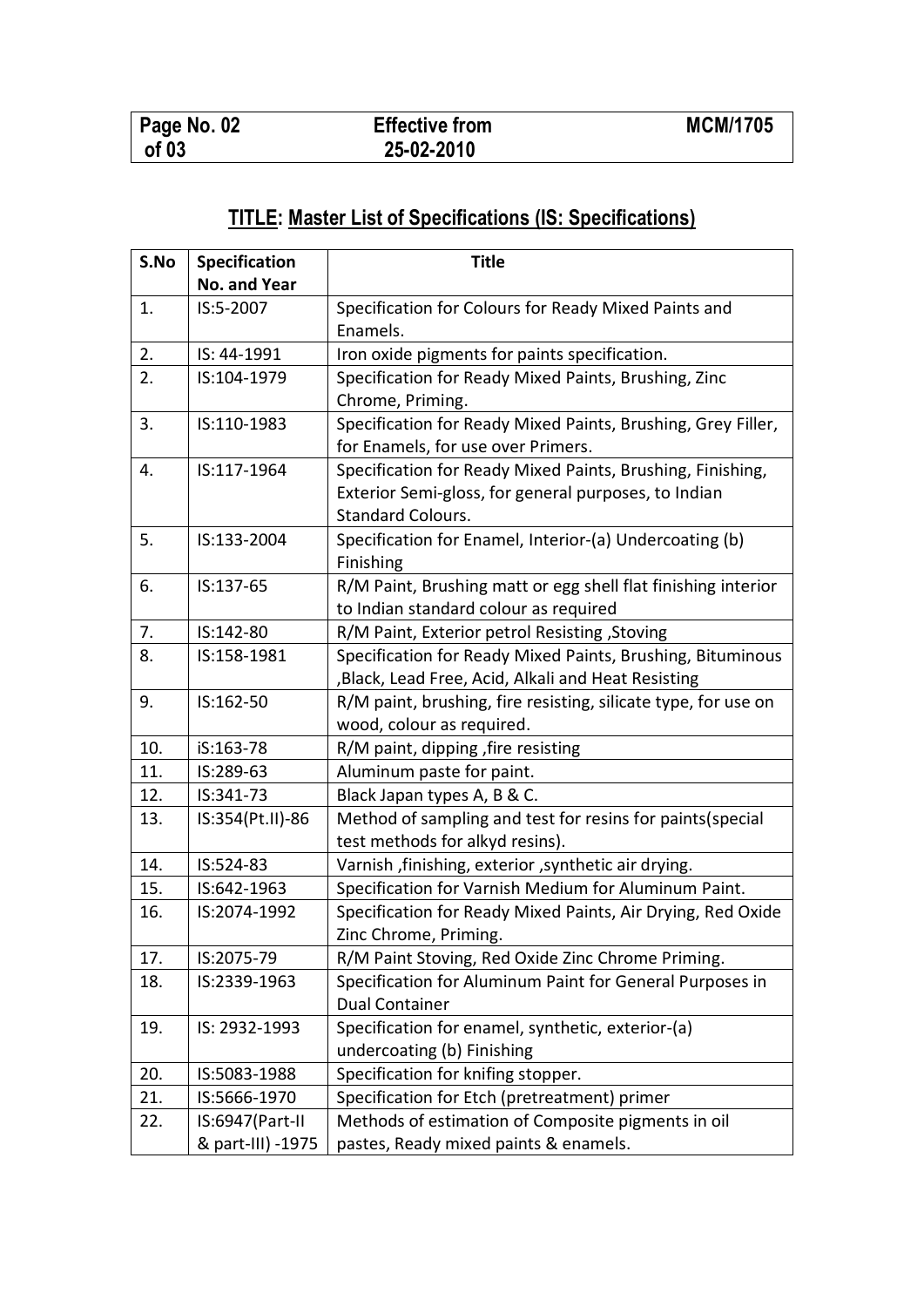| $\vert$ Page No. 03 | <b>Effective from</b> | <b>MCM/1705</b> |
|---------------------|-----------------------|-----------------|
| of 03               | 25-02-2010            |                 |

# **TITLE: Master List of Specifications**

# **IS: Specifications**

| S.No | <b>Specification</b> | <b>Title</b>                                               |
|------|----------------------|------------------------------------------------------------|
|      | No. and Year         |                                                            |
| 22.  | IS:8662-2004         | Specification for enamel, synthetic, exterior-(a)          |
|      |                      | undercoating (b) finishing for railway coaches.            |
| 23.  | IS:8982-1991         | Specification for R/M paint, finishing, air drying for war |
|      |                      | equipment.                                                 |
| 24.  | IS:9162-1979         | Method of tests for epoxy resin hardener and epoxy resin   |
|      |                      | composition for floor topping.                             |
| 25.  | IS:9862-1981         | Specification for R/M paints, brushing, Bituminous, Black  |
|      |                      | Lead free, Acid, Alkali, Water & Chlorine resisting.       |
| 26.  | IS:13515-1992        | Specification for rust converters                          |
| 27.  | IS:13607-1992        | Specification for R/M paints, finishing general purpose,   |
|      |                      | synthetic.                                                 |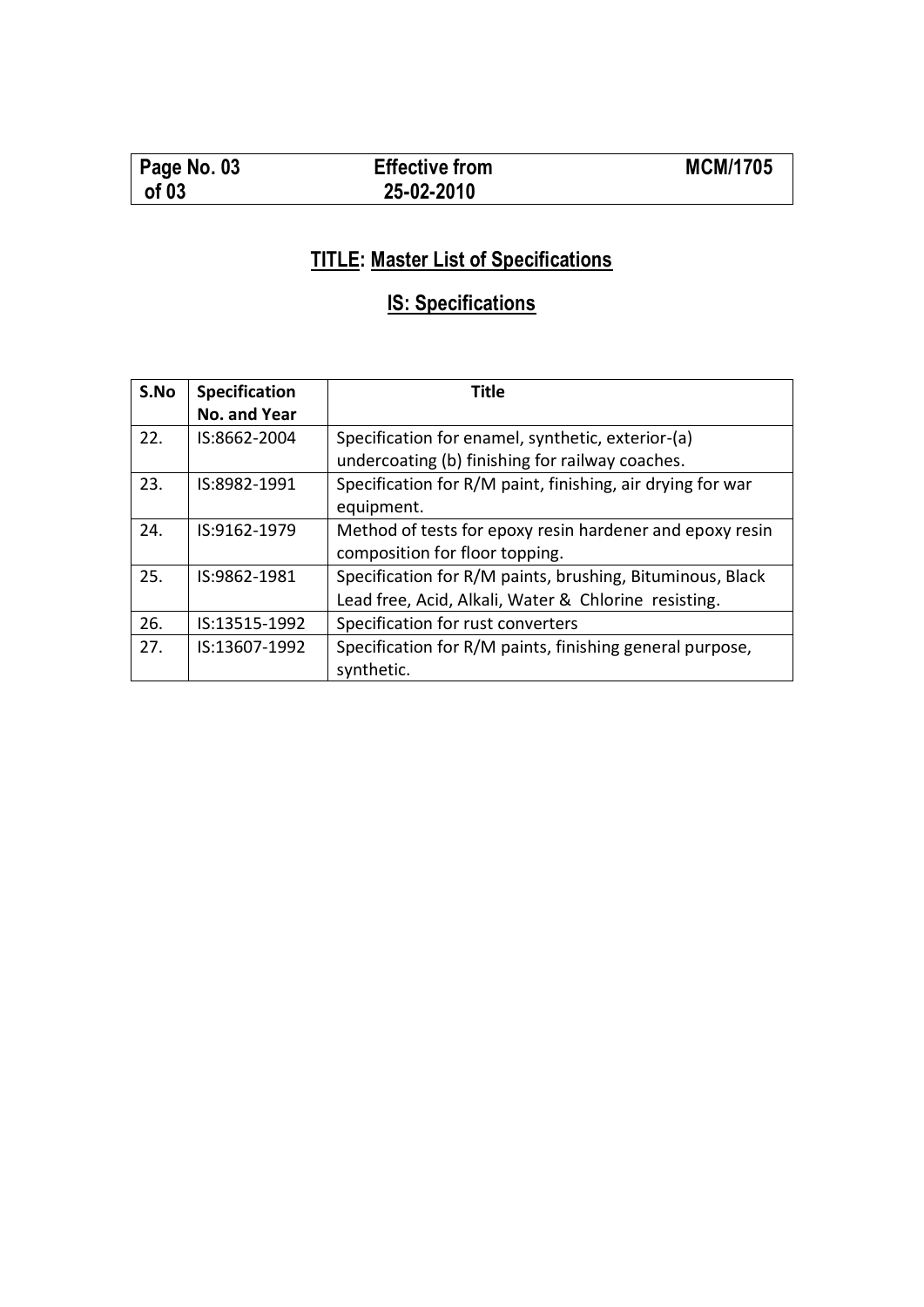## **RESEARCH DESIGNS & STANDARD ORGANISATION**

#### **MINISTRY OF RAILWAYS**

#### **METALLURGICAL & CHEMICAL DIRECTORATE**

## **CORROSION ENGG. LAB.**

| Page No. 01 | <b>Effective from</b> | <b>MCM/1706</b> |
|-------------|-----------------------|-----------------|
| of 03       | 25-02-2010            |                 |

## **TITLE: Master List of Specifications**

#### **IRS and RDSO Specifications**

| S.No. | Date of<br><b>Amendment</b> | Page No.                                                 | Version | <b>Reasons of</b><br>amendments                             |
|-------|-----------------------------|----------------------------------------------------------|---------|-------------------------------------------------------------|
|       | 25-02-2010                  | $(i)01$ of 02,<br>$(ii)02$ of 03 and<br>$(iii)$ 03 of 03 |         | List of IRS and<br><b>RDSO</b><br>specifications<br>updated |

| S. No.           | <b>Prepared by</b>   | <b>Approved by</b>    | <b>Issued by</b> |
|------------------|----------------------|-----------------------|------------------|
| <b>Signature</b> |                      |                       |                  |
|                  |                      |                       |                  |
|                  | ARO/Chem.<br>(PTCEL) | <b>Dir. (M&amp;C)</b> | DD(M&C)          |

#### **Distribution**

| <b>Copy Holder</b> | Copy No. |
|--------------------|----------|
| <b>ARO (ISO)</b>   | 01       |
| ARO (PTCEL)        | 02       |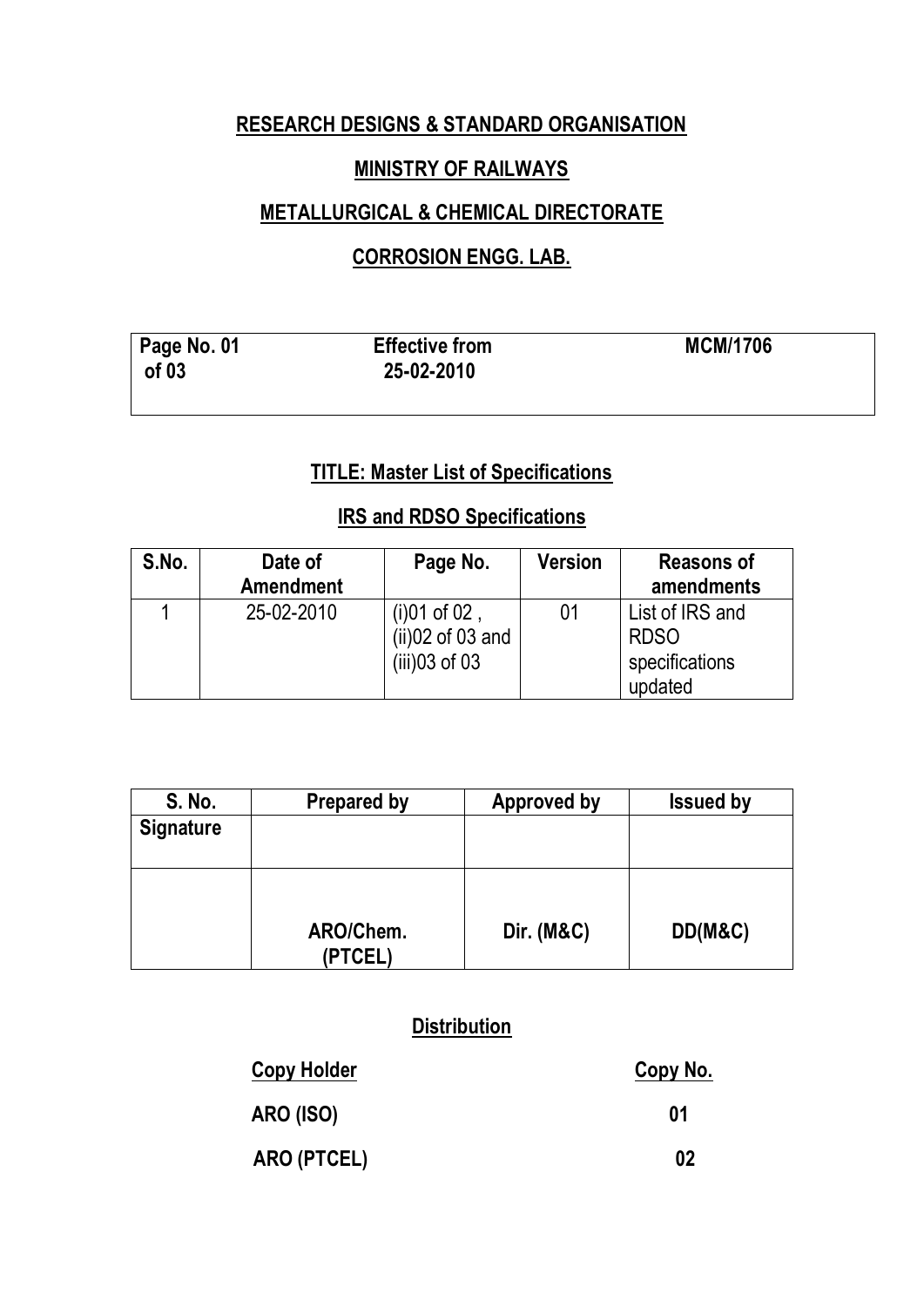# **TITLE: Master List of Specifications**

# **IRS and RDSO Specifications**

| SI. No.        | <b>Specification No.</b> | <b>Name of the Specification</b>                                                         |
|----------------|--------------------------|------------------------------------------------------------------------------------------|
| 1.             | M&C/PCN/100-09           | Specification for Total PU System, Two Pack.                                             |
| 2.             | M&C/PCN/101-07           | Specification for Liquid Cleaning Composition for<br><b>Exterior of Railway Coaches.</b> |
| 3.             | M&C/PCN/102-09           | Specification for Epoxy-Zinc Phosphate Primer,<br>Two Pack.                              |
| 4.             | M&C/PCN/103-06           | Specification for Epoxy-MIO, Two Pack.                                                   |
| 5.             | M&C/PCN/104-07           | Specification for Epoxy Chemical Resistant Pack,<br>Two Pack.                            |
| 6.             | M&C/PCN/105-06           | Specification for Epoxy Coal Tar Paint, Two Pack.                                        |
| 7 <sub>1</sub> | M&C/PCN/106-09           | Specification for Rust Stabilizer.                                                       |
| 8.             | M&C/PCN/107-06           | Specification for Epoxy Stearate Water Sealing<br>Compound, Two Pack.                    |
| 9.             | M&C/PCN/108-06           | Specification for PU Coal Tar.                                                           |
| 10.            | M&C/PCN/109-09           | Specification for PU Red Oxide Enamel, Two Pack                                          |
| 11.            | M&C/PCN/110-06           | Specification for PU Aluminium, Three Pack.                                              |
| 12.            | M&C/PCN/111-06           | Specification for High Build Epoxy, Two Pack.                                            |
| 13.            | M&C/PCN/112-06           | Specification for Epoxy Mastic Filler, Two Pack.                                         |
| 14.            | M&C/PCN/113-06           | Specification for Epoxy Surfacer, Two Pack.                                              |
| 15.            | M&C/PCN/115-07           | Specification for High Performance Liquid Paint<br>Stripper.                             |